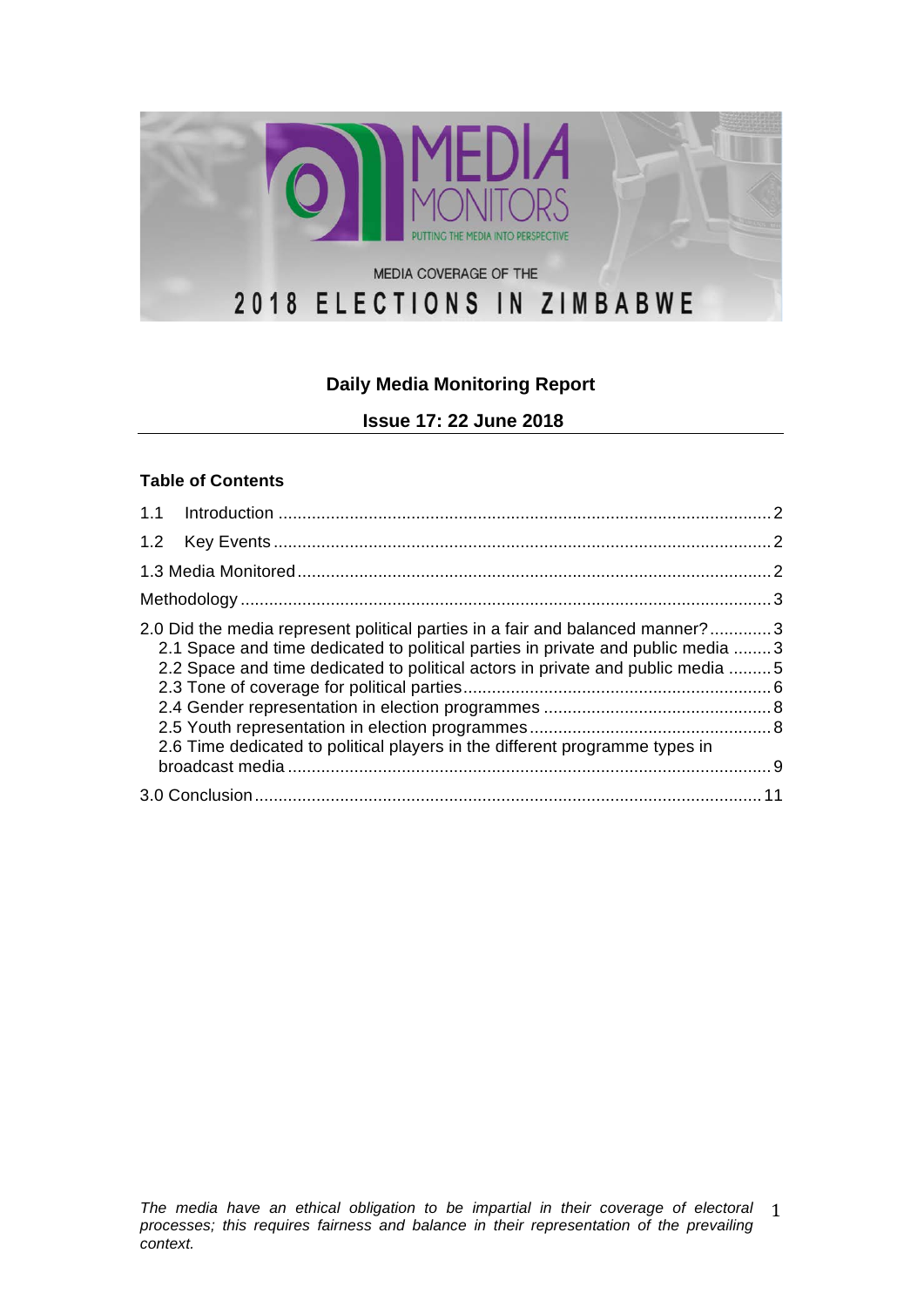### **1.1 Introduction**

This seventeenth media monitoring report on the 2018 elections highlights trends in the Zimbabwean media's performance in their coverage of the elections. The study assessed the level to which the media is fair and balanced in representing political players.

The report covers issues reported by the media on the twenty-third day of the election period – 22 June 2018.

### **1.2 Key Events**

On this day,

- ZEC published a notice of withdrawal of candidature informing candidates who were duly nominated for the 2018 elections and intended to withdraw their candidature to do so by 4pm Friday 22 June 2018.
- MDC Alliance and the electoral commission are at odds over the voters roll. The party reportedly received a copy of the voters' roll, which does not contain pictures of the registered voters, and it says this is not the final voters roll. ZEC on the other hand says the roll it disbursed contained adequate detail.
- National Council of Chief president, Fortune Charumbira has alleged that the utterances he made about chiefs supporting ZANU PF were taken out of context, as they were a representation of the position of the NCC not his alone. This comes after the Election Resource Centre sought a High Court order for Charumbira to retract his statement.
- In a letter to the *Daily News* editor New Patriotic Front leader, Tendai Munyanduri has lamented that the upcoming elections cannot be free and fair when all parties are paying nomination fees whilst only two political parties receive political party financing.
- The European Union indicates that it intends to deploy at least 140 observers for Zimbabwe's July 30 elections.

In campaign news;

- MDC Alliance leader, Nelson Chamisa is holding rallies in Midlands where he held rallies in Sanyati and Gokwe-Nembudziya. He is scheduled to address supporters at Chitekete, Gokwe Center, Silobela, Redcliff and Kadoma.
- ZANU PF presidential candidate, Emmerson Mnangagwa held a meeting with people living with disabilities and will hold a rally at Phelandaba Stadium in Matabeleland South, and White City Stadium tomorrow (23 June).
- DOP leader, Harry Peter Wilson says, Zimbabwe's next President should be a civil servant who is surrounded by competent and highly skilled people and not just political appointees.
- NCA leader Lovemore Madhuku says he will lead the process of writing a new people-driven Constitution to replace the current one which he says was the product of a negotiation between ZANU PF and the MDC formations in 2013.

*The media have an ethical obligation to be impartial in their coverage of electoral*  2 *processes; this requires fairness and balance in their representation of the prevailing context.*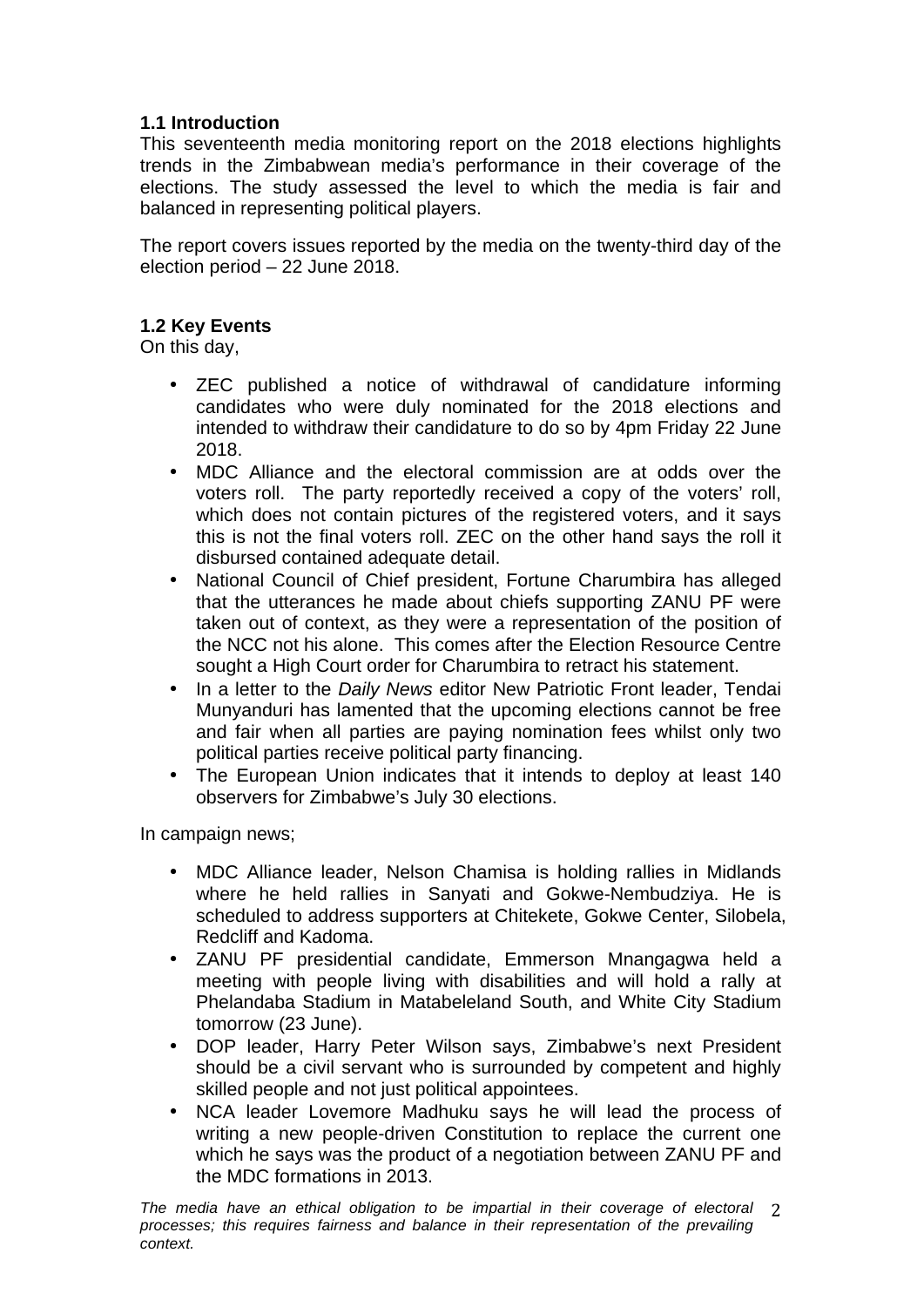### **1.3 Media Monitored**

| <b>News Platform</b>    | <b>Print</b>                                           | Broadcast (6-10pm)                              |
|-------------------------|--------------------------------------------------------|-------------------------------------------------|
| <b>Public media</b>     | The Herald<br>$\bullet$<br>Chronicle<br>$\bullet$      | 7TV<br><b>SFM</b><br>٠<br>• Radio Zimbabwe      |
| <b>Commercial radio</b> |                                                        | <b>Star FM</b><br>$\bullet$<br><b>ZiFM</b><br>٠ |
| Private media           | Daily News<br>$\bullet$<br><b>NewsDay</b><br>$\bullet$ |                                                 |

### **Methodology**

Monitoring aims to quantify and qualify time dedicated to political parties by the media. The quantitative analysis measures the total amount of space  $\rm (cm^2)$  and time (seconds) devoted to politicians and political parties by the media. The analysis also evaluates representations of political actors by gender and age as well as the type of programmes in which they are featured.

For print media, the monitored sample includes articles published in the following sections: front page, local news, and political/election news. Monitoring also focuses on editorial pages and letters to the editor sections. Monitoring does not include articles published in the business section, sport pages, and entertainment sections

Television and radio channels have been monitored daily during a select time frame, from 6 to 10 pm. All programs have been analyzed during the sampled time period.

### **2.0 Did the media represent political parties in a fair and balanced manner?**

The two main parties (ZANU PF and MDC Alliance) combined for 88% of the coverage on this day. A total of 16 political parties were covered in the media. ZANU PF accounted for 54% of the coverage whilst MDC Alliance made up 34%. The other 14 political parties were featured in the remaining 12%. There was more plurality in the electronic media than in the monitored newspapers.

### **2.1 Space and time dedicated to political parties in private and public media**

Only actors from four political parties were covered in the governmentcontrolled press. ZANU PF received 78% of the coverage whilst MDC

*The media have an ethical obligation to be impartial in their coverage of electoral*  3 *processes; this requires fairness and balance in their representation of the prevailing context.*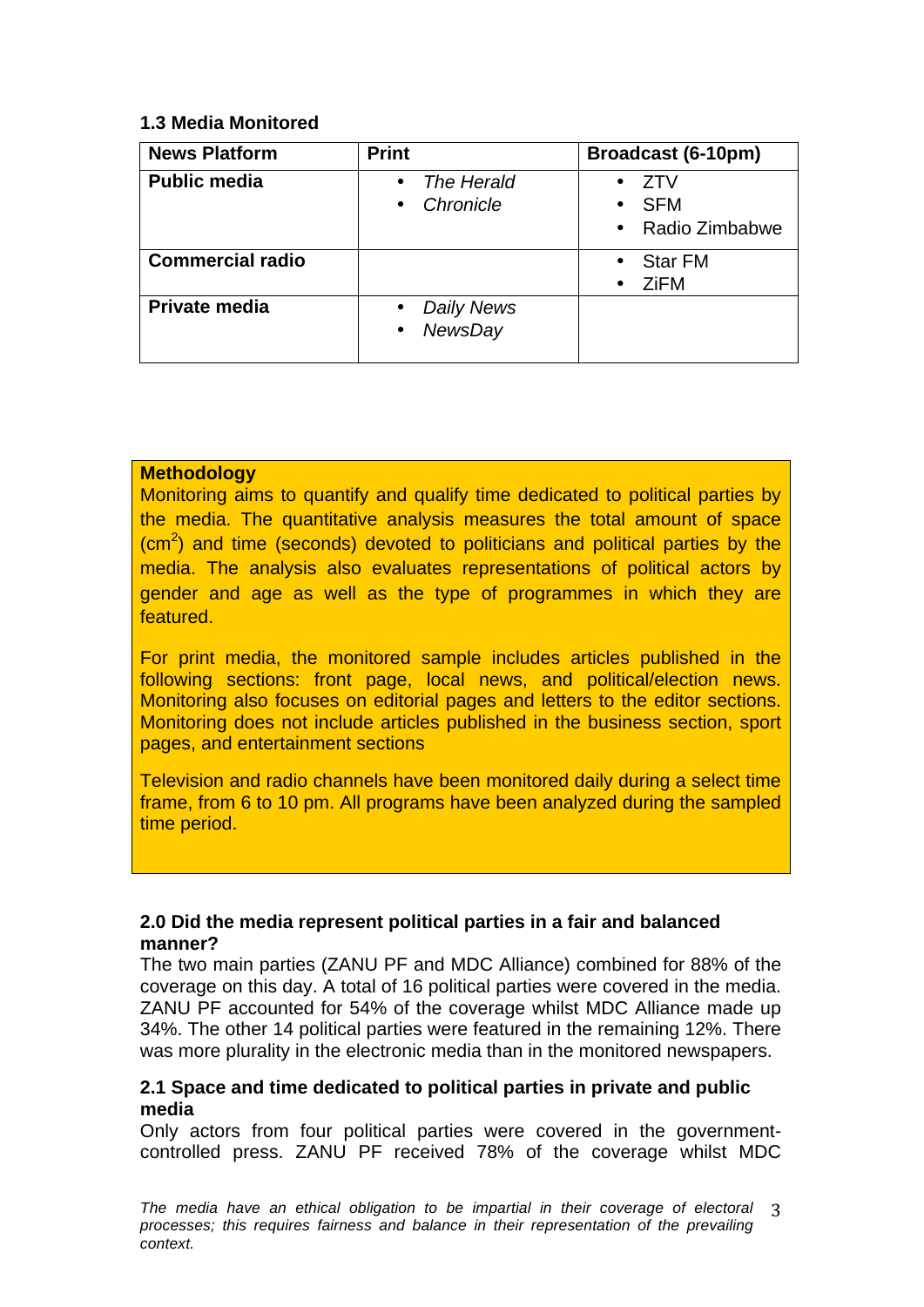Alliance was a distant second with 16%. NCA and APA combined for the remaining 6%.

| <b>Political</b><br><b>Affiliation</b> | <b>National</b> | Local<br>Government Government Parliament | <b>Member of</b> | <b>Party</b><br><b>Member</b> | <b>Total</b> |
|----------------------------------------|-----------------|-------------------------------------------|------------------|-------------------------------|--------------|
| <b>ZANU PF</b>                         | 1535            | 376                                       | O                | 1027                          | 2938         |
| <b>MDC</b><br><b>ALLIANCE</b>          | 0               |                                           |                  | 595                           | 595          |
| <b>NCA</b>                             | 0               | 0                                         |                  | 204                           | 204          |
| <b>APA</b>                             | $\mathbf 0$     |                                           |                  | 30                            | 30           |

*Space allocated to political actors in the government-controlled press in (cm<sup>2</sup> )*

There was more diversity of coverage in the privately owned press where a total of eleven political parties were covered on this platform. ZANU PF was the most visible party; it took up 35% of the coverage slightly ahead of MDC Alliance and ZIPP, which received 33% and 10% of the space respectively. The remaining eight parties combined for 32% of the coverage.

| <b>Political</b><br><b>Affiliation</b> | <b>National</b><br><b>Government</b> | <b>Local</b><br><b>Government Parliament</b> | <b>Member of</b> | <b>Party</b><br><b>Member</b> | <b>Total</b>    |
|----------------------------------------|--------------------------------------|----------------------------------------------|------------------|-------------------------------|-----------------|
| <b>ZANU PF</b>                         | 147                                  | $\overline{0}$                               | 10               | 842                           | 999             |
| <b>MDC</b><br><b>ALLIANCE</b>          | $\overline{0}$                       | $\overline{0}$                               | $\Omega$         | 935                           | 935             |
| <b>ZIPP</b>                            | $\overline{0}$                       | $\overline{0}$                               | $\Omega$         | 274                           | 274             |
| <b>NPF</b>                             | $\overline{0}$                       | $\Omega$                                     | $\Omega$         | 164                           | 164             |
| <b>ZAPU</b>                            | 0                                    | $\Omega$                                     | $\Omega$         | 151                           | 151             |
| <b>UANC</b>                            | $\overline{0}$                       | $\Omega$                                     | $\Omega$         | 135                           | 135             |
| <b>APA</b>                             | 0                                    | $\Omega$                                     | 0                | 115                           | 115             |
| <b>DOP</b>                             | $\overline{0}$                       | $\Omega$                                     | $\Omega$         | 30                            | 30              |
| <b>CODE</b>                            | $\overline{0}$                       | $\Omega$                                     | 0                | 20                            | 20              |
| <b>INDEPENDENT</b>                     | $\overline{0}$                       | $\Omega$                                     | $\Omega$         | 6                             | $6\phantom{1}6$ |
| <b>MDC-T (TK)</b>                      | $\overline{0}$                       | $\Omega$                                     | O                |                               |                 |

*Space allocated to political actors in the private press (in cm<sup>2</sup> )*

ZBC gave the most coverage to political parties as they covered 13 parties overall. Of the parties covered, ZANU PF accounted for 65% of the total time, ahead of Independent political actors and MDC Alliance who were featured in 25% and 6% of the coverage respectively. A closer look at the time allocated to the political parties shows that the coverage was not equitable. The remaining ten parties featured on the stations combined for 4% of the time allocated to political actors.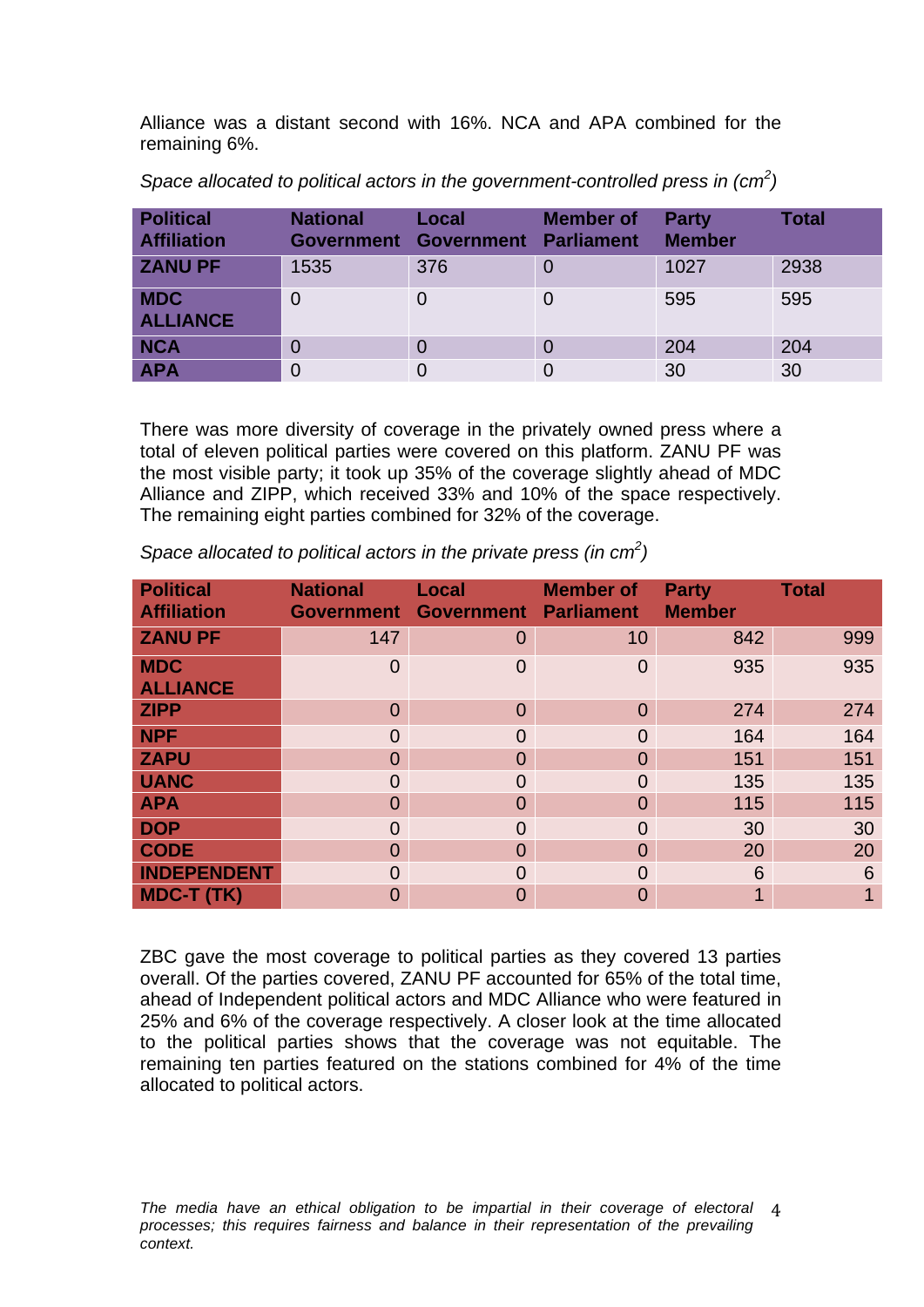| <b>Political</b><br><b>Affiliation</b> | <b>National</b><br><b>Government</b> | <b>Local</b><br>Government Parliament | <b>Member of</b> | <b>Party</b><br><b>Member</b> | <b>Total</b> |
|----------------------------------------|--------------------------------------|---------------------------------------|------------------|-------------------------------|--------------|
| <b>ZANU PF</b>                         | 538                                  | $\overline{0}$                        | $\overline{0}$   | 1627                          | 2165         |
| <b>INDEPENDENT</b>                     | 0                                    | $\overline{0}$                        | $\Omega$         | 838                           | 838          |
| <b>MDC</b><br><b>ALLIANCE</b>          | 0                                    | $\overline{0}$                        | $\Omega$         | 203                           | 203          |
| <b>UDM</b>                             | $\overline{0}$                       | $\overline{0}$                        | $\Omega$         | 26                            | 26           |
| #1980 FMZ                              | $\overline{0}$                       | $\Omega$                              | $\Omega$         | 23                            | 23           |
| <b>RPZ</b>                             | $\overline{0}$                       | $\Omega$                              | 0                | 19                            | 19           |
| <b>Free Zim</b><br><b>Congress</b>     | $\overline{0}$                       | $\overline{0}$                        | $\Omega$         | 18                            | 18           |
| <b>NAPDR</b>                           | $\overline{0}$                       | $\Omega$                              | $\Omega$         | 18                            | 18           |
| <b>PPP</b>                             | $\overline{0}$                       | $\overline{0}$                        | 0                | 112                           | 17           |
| <b>RZ</b>                              | $\overline{0}$                       | $\overline{0}$                        | 0                | 15                            | 15           |
| <b>APA</b>                             | $\overline{0}$                       | $\Omega$                              | 0                | 1                             |              |
| <b>ZIPP</b>                            | 0                                    | $\overline{0}$                        | 0                | 26                            |              |
| <b>ZPF</b>                             | 0                                    | $\overline{0}$                        | 0                | 1                             |              |

*Time dedicated to political parties on ZBC (in seconds)* 

Commercial radio stations gave more time to opposition political parties. MDC Alliance received 61% of the coverage ahead of ZANU PF's 38%. MDC-T (TK) and NPF combined for the remaining 2%.

*Time dedicated to political parties on commercial radio (in seconds)* 

| <b>Political</b><br><b>Affiliation</b> | <b>National</b> | Local<br>Government Government Parliament | <b>Member of</b> | <b>Party</b><br><b>Member</b> | <b>Total</b> |
|----------------------------------------|-----------------|-------------------------------------------|------------------|-------------------------------|--------------|
| <b>MDC</b><br><b>ALLIANCE</b>          |                 |                                           |                  | 1832                          | 1832         |
| <b>ZANU PF</b>                         | 416             | $\Omega$                                  |                  | 726                           | 1142         |
| <b>MDC-T</b>                           | 0               | $\Omega$                                  |                  | 13                            | 13           |
| <b>NPF</b>                             |                 |                                           |                  |                               |              |

### **2.2 Space and time dedicated to political actors in private and public media**

Thirty-four political actors were covered in the broadcast media whilst 55 politicians were featured in the press. The top ten actors in the press and electronic media are presented in the tables below.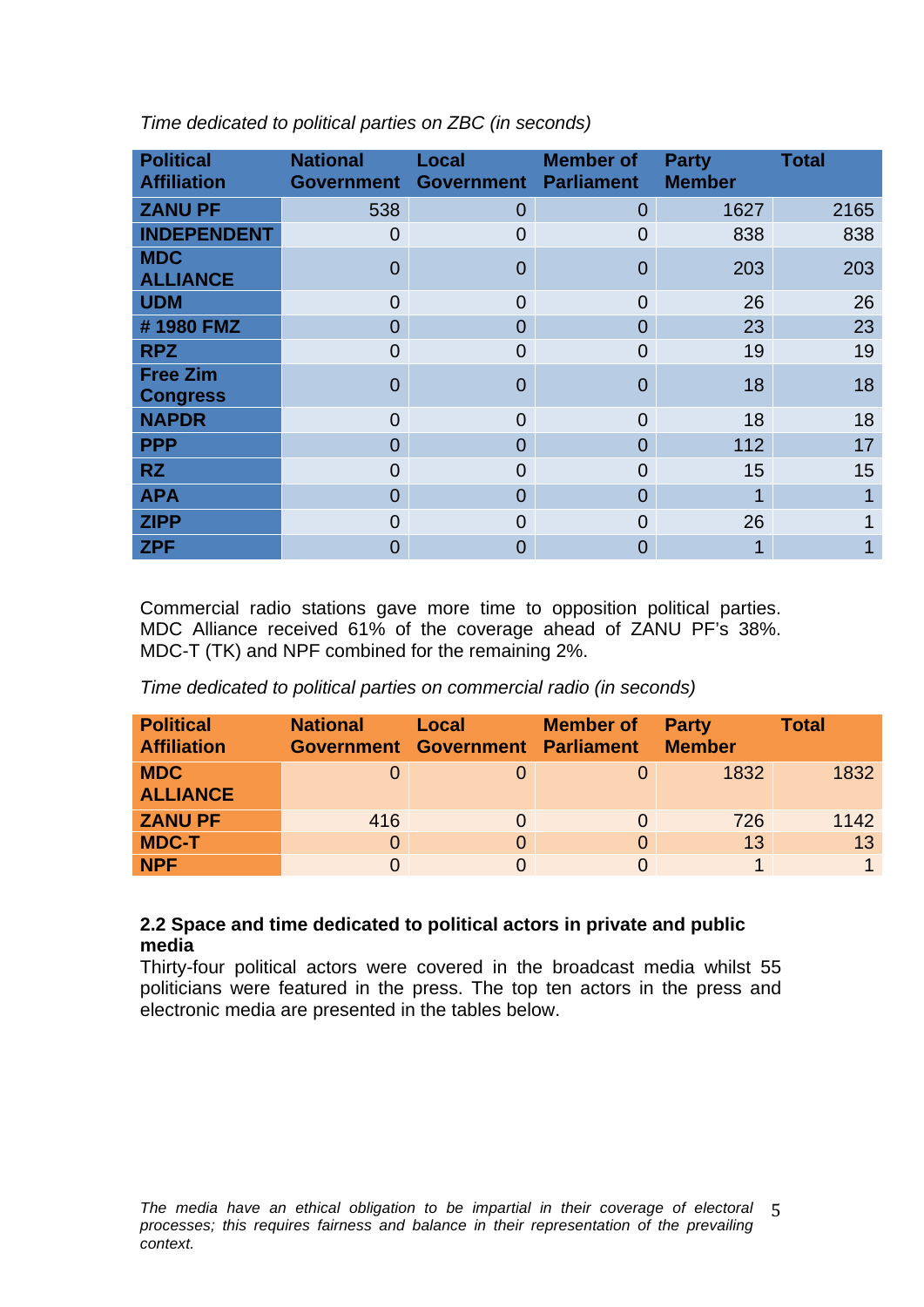*Top political actors in the press* 

| <b>Actor</b>           | <b>Political Party</b> | Total Space in cm <sup>2</sup> |
|------------------------|------------------------|--------------------------------|
| Emmerson Mnangagwa     | <b>ZANUPF</b>          | 1078                           |
| Constantino Chiwenga   | <b>ZANUPF</b>          | 655                            |
| <b>Nelson Chamisa</b>  | <b>MDC ALLIANCE</b>    | 324                            |
| Auxillia Mnangagwa     | <b>ZANUPF</b>          | 294                            |
| <b>Thelma Takaedza</b> | <b>ZIPP</b>            | 274                            |
| Lovemore Madhuku       | <b>NCA</b>             | 204                            |
| <b>Abednico Ncube</b>  | <b>ZANUPF</b>          | 160                            |
| Dumiso Dabengwa        | <b>ZAPU</b>            | 151                            |
| Oppah Muchinguri       | <b>ZANUPF</b>          | 150                            |
| Nkosana Moyo           | <b>APA</b>             | 145                            |

*Top political actors in the electronic media* 

| <b>Actor</b>               | <b>Political Party</b> | <b>Total time in seconds</b> |
|----------------------------|------------------------|------------------------------|
| <b>Cornelius Guta</b>      | <b>MDC ALLIANCE</b>    | 1710                         |
| Emmerson Mnangagwa         | <b>ZANUPF</b>          | 926                          |
| Danny Musukuma             | <b>ZANUPF</b>          | 864                          |
| Jacob Mutisi               | <b>INDEPENDENT</b>     | 838                          |
| Tafadzwa Mugwadi           | <b>ZANUPF</b>          | 613                          |
| Constantino Chiwenga       | <b>ZANUPF</b>          | 235                          |
| <b>Welshman Ncube</b>      | <b>MDC ALLIANCE</b>    | 189                          |
| Auxilia Mnangagwa          | <b>ZANUPF</b>          | 163                          |
| <b>Christopher Sibanda</b> | <b>ZANUPF</b>          | 140                          |
| <b>Albert Nguluvhe</b>     | <b>ZANUPF</b>          | 123                          |

### **2.3 Tone of coverage for political parties**

In the government controlled press four political parties were covered. Of these, MDC Alliance and APA received coverage that was mostly negative whilst ZANU PF and NCA received predominantly neutral coverage.

*Tone of coverage in the government controlled press (in cm<sup>2</sup> )*

| <b>PARTY</b>        | <b>NEGATIVE</b> | <b>NEUTRAL</b> | <b>POSITIVE</b> |
|---------------------|-----------------|----------------|-----------------|
| <b>MDC ALLIANCE</b> | 430             | 165            |                 |
| <b>ZANU PF</b>      |                 | 2908           |                 |
| <b>NCA</b>          |                 | 204            |                 |
| <b>APA</b>          | 30              |                |                 |

The private press was mostly neutral in its coverage of political parties and actors. There was however more negative coverage of ZANU PF and more positive portrayal of MDC Alliance.

*The media have an ethical obligation to be impartial in their coverage of electoral*  6 *processes; this requires fairness and balance in their representation of the prevailing context.*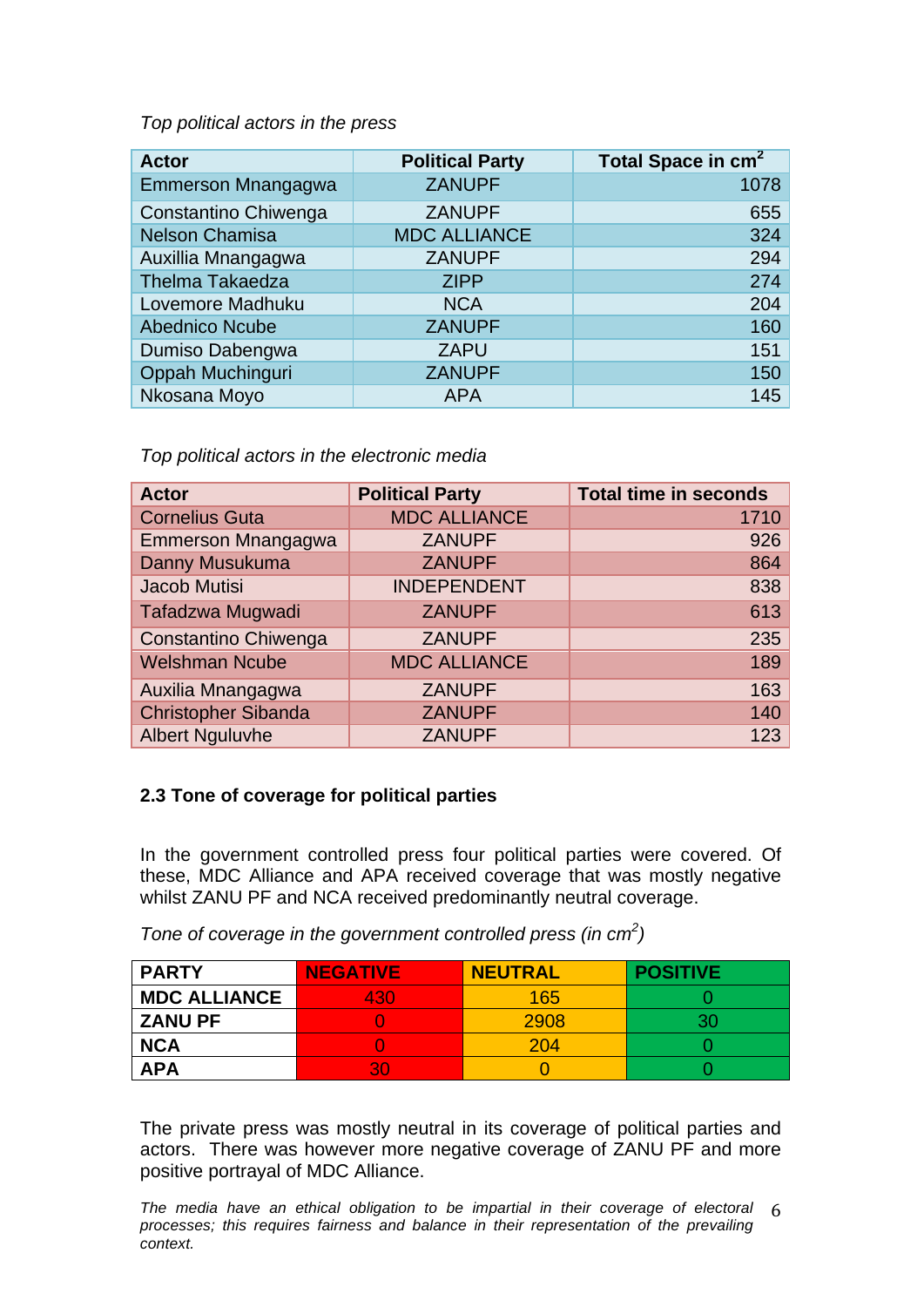*Tone of coverage in the private press (in cm<sup>2</sup> )*

| <b>PARTY</b>        | <b>NEGATIVE</b> | <b>NEUTRAL</b> | <b>POSITIVE</b> |
|---------------------|-----------------|----------------|-----------------|
| <b>APA</b>          |                 | 115            |                 |
| <b>CODE</b>         |                 | 20             |                 |
| <b>DOP</b>          |                 | 30             |                 |
| <b>INDEPENDENT</b>  |                 | 6              |                 |
| <b>MDC ALLIANCE</b> | 76              | 544            | 315             |
| MDC-T(TK)           |                 |                |                 |
| <b>NPF</b>          | 115             | 49             |                 |
| <b>UANC</b>         |                 | 135            |                 |
| <b>ZANU PF</b>      | 352             | 559            | 88              |
| <b>ZAPU</b>         |                 | 151            |                 |
| <b>ZIPP</b>         |                 | 274            |                 |

On this day, all parties covered by ZBC stations received neutral coverage. ZANU PF also received relatively more positive coverage.

*ZBC tone of coverage (in seconds)* 

| <b>PARTY</b>        | <b>NEGATIVE</b> | <b>NEUTRAL</b> | <b>POSITIVE</b> |
|---------------------|-----------------|----------------|-----------------|
| #1980 FMZ           |                 | 2              | Ω               |
| <b>APA</b>          |                 |                |                 |
| <b>Free Zim</b>     |                 | 18             | 0               |
| <b>Congress</b>     |                 |                |                 |
| <b>INDEPENDENT</b>  |                 | 838            | O               |
| <b>MDC ALLIANCE</b> |                 | 203            |                 |
| <b>NAPDR</b>        |                 | 18             |                 |
| <b>PPP</b>          |                 | 112            |                 |
| <b>RPZ</b>          |                 | 19             |                 |
| <b>RZ</b>           |                 | 15             |                 |
| <b>UDM</b>          |                 | 26             |                 |
| <b>ZANU PF</b>      |                 | 2098           | 67              |
| <b>ZIPP</b>         |                 | 26             |                 |
| <b>ZPF</b>          |                 |                |                 |

Of the four parties featured on commercial radio stations monitored, most of coverage was negative even though ZANU PF enjoyed relatively more positive coverage. Most of ZANU PF and MDC Alliance's negative coverage emanated from a discussion on Star FM's *Spotlight* in which ZANU PF and MDC Alliance representatives traded allegations of political violence.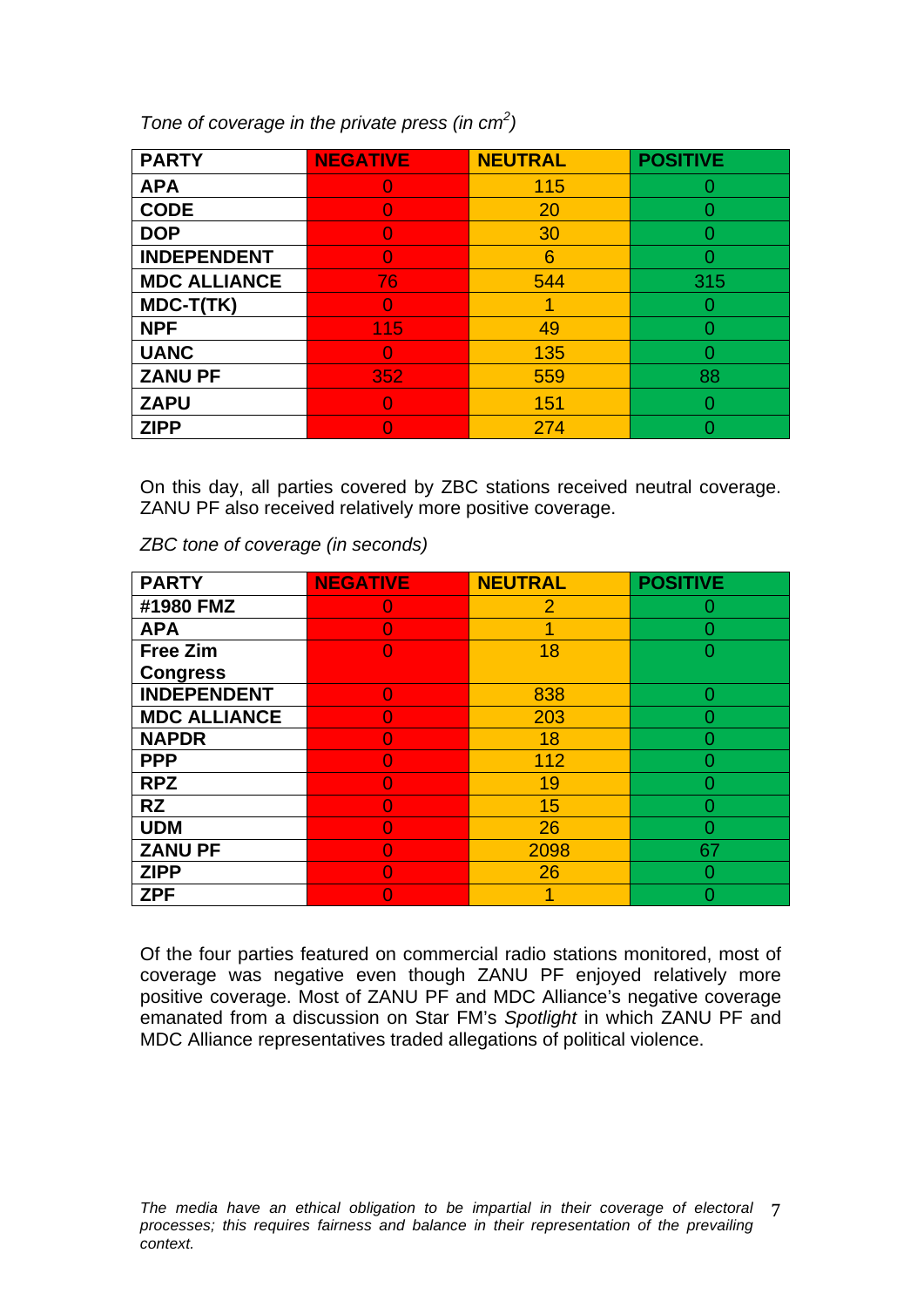*Commercial radio stations' tone of coverage (in seconds)*

| <b>PARTY</b>        | <b>NEGATIVE</b> | <b>NEUTRAL</b> | <b>POSITIVE</b> |
|---------------------|-----------------|----------------|-----------------|
| <b>ZANU PF</b>      | 656             | 417            |                 |
| <b>MDC ALLIANCE</b> | 1779            | 53             |                 |
| <b>MDCT</b>         | 13              |                |                 |
| <b>NPF</b>          |                 |                |                 |

### **2.4 Gender representation in election programmes**

Even though women political actors remain marginalised, their overall representation increased from 4% to 10% on the day of monitoring. Men continue to be more visible in the media's coverage; they made up 90% of the coverage. The private press gave the most coverage to women; they made up 18% of the political actors who were visible in the monitored newspapers. Thelma Takaedza was the most visible woman actor in the print media. Takaedza is ZIPP's national assembly candidate for St Mary's. In an interview with *Daily News* she said her mission is to transform the constituency into one of the most developed in Chitungwiza.



*Gender representation in both the private and public media* 

### **2.5 Youth representation in election programmes**

Even though youths were not extensively covered in the monitored media, there was relatively more coverage of youth related issues in both the print and electronic media. Youths were most visible in the privately owned press where they made up 17% of the actors covered.

In the press, *Daily News <sup>1</sup>* reported that, MDC Alliance and ZANU PF presidential candidates were battling to impress tertiary education students.

*The media have an ethical obligation to be impartial in their coverage of electoral*  8 <sup>1</sup> Daily News, (22/6) *ED, Chamisa battle for student vote*; Page 6 <sup>2</sup> The Herald (22/6) ZANU PF intensifies campaign in Mhangura; Page 7*processes; this requires fairness and balance in their representation of the prevailing context.*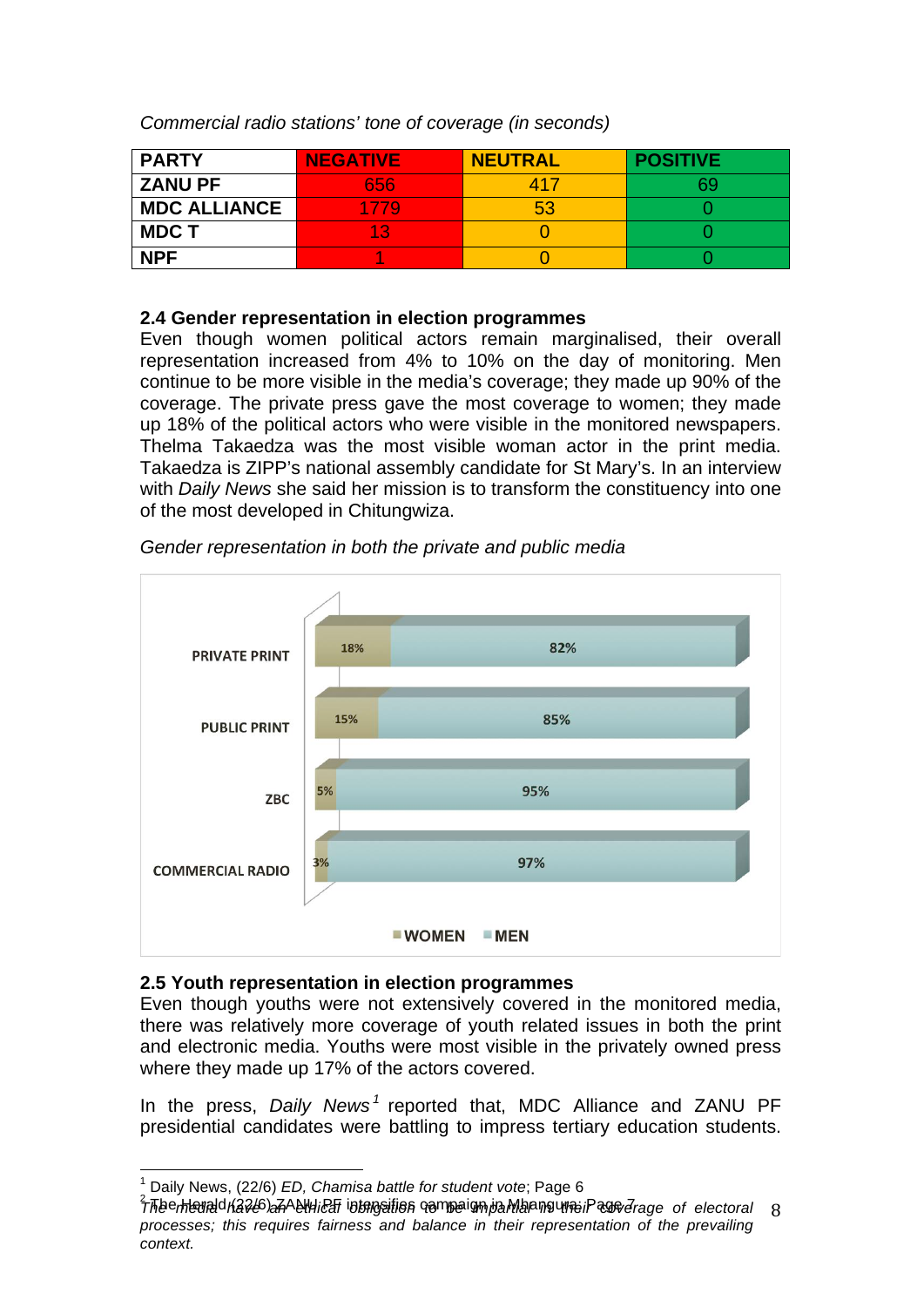Emmerson Mnangagwa is reportedly angling for students to pay what they can without borrowing crippling loans whilst Chamisa has been pitching the reinstatement of student grants.

*The Herald<sup>2</sup>* also reported that, ZANU PF youths in Mhangura would be conducting door-to-door campaigns to mobilise 30,000 votes for Emmerson Mnangagwa.

On Star FM, *Spotlight* held a discussion on the role of youths in maintaining peace during the electoral period. The programme featured representatives from the MDC Vanguard and ZANU PF youth representatives.



*Representation of youths in the press* 

*\*Statistics included were for political players whose data was available*

### **2.6 Time dedicated to political players in the different programme types in broadcast media**

There continues to be more coverage of political actors in current affairs programming lately, a welcome development that gives political actors more time to debate election related issues.

 $2$  The Herald (22/6) ZANU PF intensifies campaign in Mhangura; Page 7

The media have an ethical obligation to be impartial in their coverage of electoral 9 *processes; this requires fairness and balance in their representation of the prevailing context.*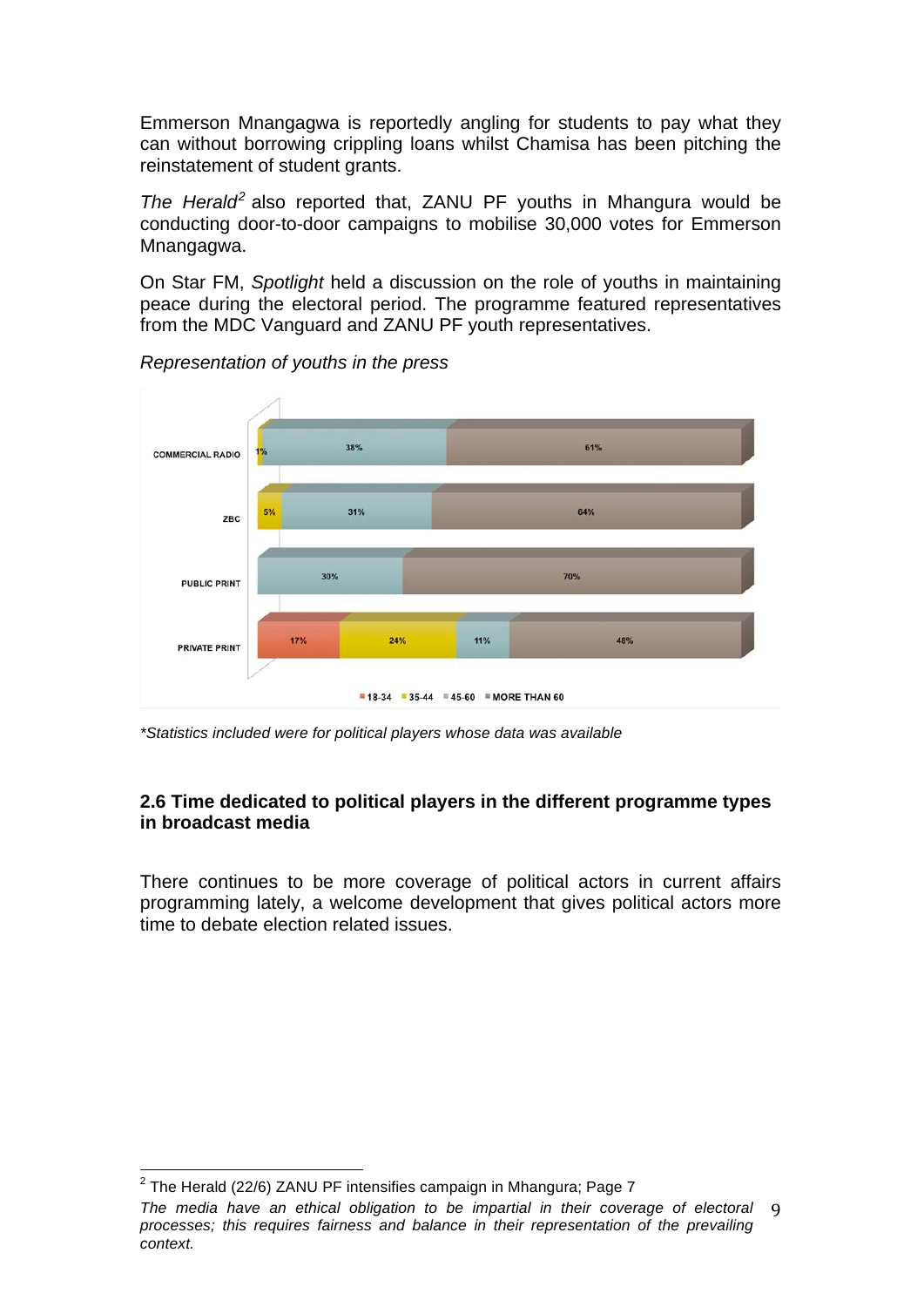*Overall time dedicated to political players in the different programming types (in seconds)*



On ZBC (radio and TV) the visibility of political actors was balanced between news and current affairs programming. SFM carried a new programme called *The Daily Dose*, which discusses political issues. On this particular day, Jacob Mutisi (independent) and Danny Musukuma (ZANU PF) were guests on the show, they discussed issues ranging from: their assessment of the nomination of candidates, experiences with other political contestants and the issue of "plagiarism" of manifestos.

*Total time dedicated to political actors on ZBC (in seconds)*



On commercial radio, there was also more coverage of political actors in current affairs programmes than on the news. Star FM featured a discussion on the role of the church in electoral processes. The discussion was held on a programme called, *Pray, Register, Vote*. This programme did not feature any political actors.

The media have an ethical obligation to be impartial in their coverage of electoral 10 *processes; this requires fairness and balance in their representation of the prevailing context.*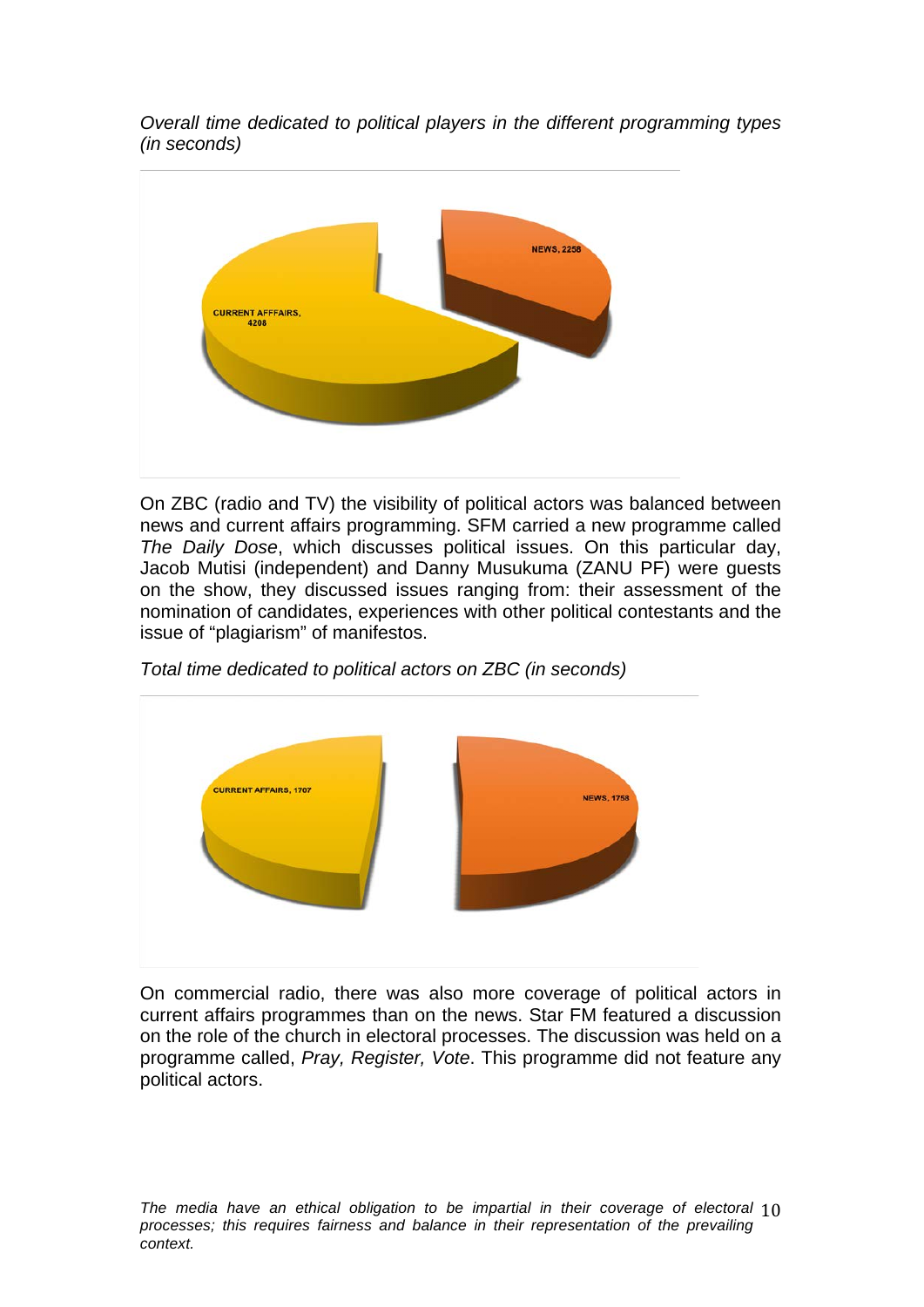

*Total time dedicated to political actors on commercial radio (in seconds)* 

# **3.0 Conclusion**

On the twenty-third day of the electoral period, there continues to be lack of equitable coverage of political parties. The two main parties (ZANU PF and MDC Alliance) received 88% of the media's coverage whilst the less known political parties and actors are barely visible in the media.

This trend of reporting is quite disconcerting as there are only 39 days left before the harmonised elections. There is an urgent need for the media to broaden their scope in covering more political actors from the 133 political parties that will be contesting in the July 30 elections.

The electoral commission has an obligation to ensure the local media adhere to the dictates of the Electoral Act, which call for equitable coverage of all political parties and actors taking part in the elections.